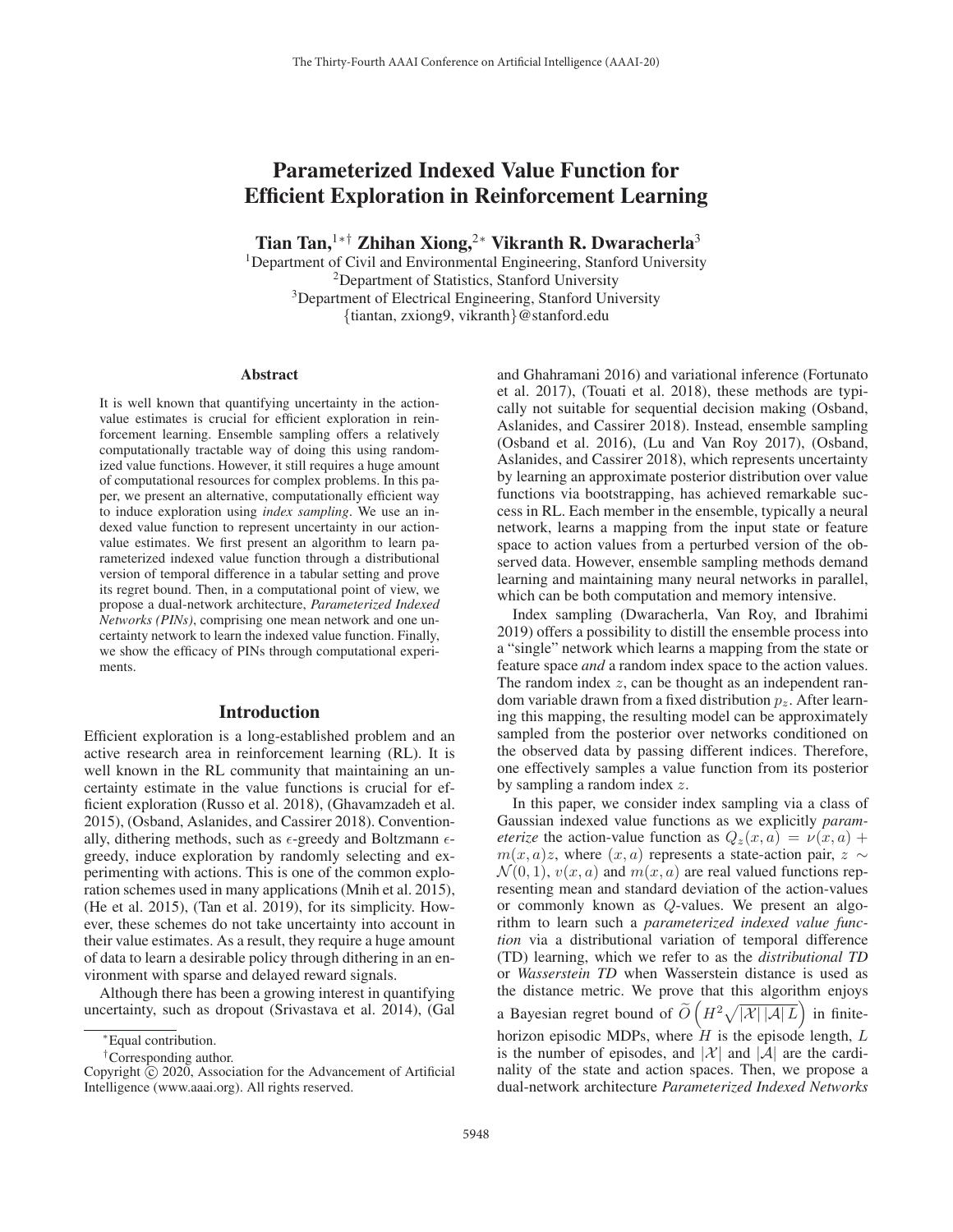(PINs) to generalize with complex models in deep reinforcement learning. PINs consist of a *mean network* for learning  $\nu(x, a)$ , and an *uncertainty network* for  $m(x, a)$ . We demonstrate the efficacy of PINs on two benchmark problems, Deep-sea and Cartpole Swing-up, that require deep exploration from Deepmind *bsuite* (Osband et al. 2019). Our open-source implementation of PINs can be found at https://github.com/tiantan522/PINs.

#### Related Work

In the model-based setting, the optimal exploration strategy can be obtained through dynamic programming in Bayesian belief space given a prior distribution over MDPs (Guez, Silver, and Dayan 2012). However, the exact solution is intractable. An alternative way for efficient exploration is via *posterior sampling*. Motivated by *Thompson Sampling*, the posterior sampling reinforcement learning (PSRL) was first introduced in (Strens 2000) mainly as a heuristic method. The theoretical aspects of PSRL were poorly understood until very recently. Osband et al. (Osband and Van Roy 2017) established an  $\widetilde{O}(H\sqrt{|\mathcal{X}||\mathcal{A}|L})$  Bayesian regret bound for PSRL in finite-horizon episodic MDPs. Note that this result improves upon the best previous Bayesian regret bound of  $\widetilde{O}(H|\mathcal{X}| \sqrt{|\mathcal{A}|L})$  for *any* reinforcement learning algorithm. Although PSRL enjoys state-of-the-art theoretical guarantees, it is intractable for large practical systems. Approximations are called for when exact solution is intractable.

The RLSVI algorithm in (Osband et al. 2017) approximates the posterior sampling for exploration by using randomized value functions sampled from a posterior distribution. However, its performance is highly dependent on choosing a reasonable linear representation of the value function for a given problem. To concurrently perform generalization and efficient exploration with a flexible nonlinear function approximator, (Osband et al. 2016) proposed a bootstrapped Deep Q-Network (BootDQN) which learns and maintains an ensemble of neural networks in parallel, each trained by a perturbed version of the observed data. The issue with bootstrapping is that it possesses no mechanism for estimating uncertainty that does not come from the observed dataset. This restrains BootDQN from performing well in environments with delayed rewards. A simple remedy was proposed recently in (Osband, Aslanides, and Cassirer 2018) where each of the ensemble members is trained and regularized to a prior network/function that is fixed after random initialization. Equivalently, this amounts to *adding* a randomized untrainable prior function to each ensemble member in linear representation. This additive prior mechanism can also be viewed as some form of self-motivation or curiosity to direct learning and exploration if the agent has never observed a reward.

Index sampling presented in (Dwaracherla, Van Roy, and Ibrahimi 2019) in a bandit setting aims to learn a posterior distribution over value functions with an extra random index as input. In this paper, we extend this to RL setting using distributional TD approach. We first present an algorithm for learning a parameterized indexed value function

and the corresponding Bayesian regret analysis. The formulation inspired us to design PINs which combines reinforcement learning with deep learning.

## Analysis of Parameterized Indexed Value Function

We first consider learning a parameterized indexed value function in a tabular setting. The environment is modelled as an episodic Markov Decision Process (MDP).

#### Markov Decision Process Setup

Our MDP formulation is adopted from (Osband et al. 2017), which is stated as the following assumption.

**Assumption 1.** *The MDP*  $\mathcal{M} = (\mathcal{S}, \mathcal{A}, H, R, \mathbb{P}, \rho)$  *is finitehorizon time-inhomogeneous such that the state space can be factorized as*  $S = S_0 \cup S_1 \cup \cdots \cup S_{H-1}$  *and each*  $s_h \in S_h$ *can be written as a pair*  $s_h = (h, x), x \in \mathcal{X}$  *for each time step*  $h \in \{0, 1, \ldots, H - 1\}$  *with*  $|\mathcal{X}| < \infty$ *. Further, we have*  $|A| < \infty$  *and*  $\mathbb{P}(s_{h+1} \in S_{h+1} | s_h \in S_h, a_h) = 1$  *for any*  $a_h \in \mathcal{A}$ ,  $h < H - 1$  *and the MDP will terminate with probability* 1 *after taking action*  $a_{H-1}$ *. Finally, the reward is always binary, which means that*  $R(s, a) \in \{0, 1\}$  *for any*  $s \in \mathcal{S}, a \in \mathcal{A}$ .

Then, for each state-action pair  $(h, x, a)$ , the transition leads to an observation of  $o = (r, x')$  pair consisting of the next  $x' \in \mathcal{X}$  and a reward  $r \in \{0,1\}$  after taking action a. We denote this pair o as an *outcome* of the transition. Let  $P_{h,x,a}$  be a categorical distribution after taking an action a in state  $(h, x)$  over the  $2|\mathcal{X}|$  possible outcomes, which are finite because of the binary reward. We make the following assumption in our analysis:

**Assumption 2.** With the above setup, for each  $(h, x, a) \in$  $\{0, 1, \ldots, H - 2\} \times \mathcal{X} \times \mathcal{A}$ *, the outcome distribution is drawn from a Dirichilet prior*  $\mathcal{P}_{h,x,a} \sim \mathrm{Dirichlet}\left(\boldsymbol{\alpha}_{h,x,a}^0\right)$  $for \ \alpha_{h,x,a}^0 \ \in \ \mathbb{R}_+^{2|\mathcal{X}|},$  and each  $\mathcal{P}_{h,x,a}$  is drawn indepen*dently. Further, assume that there exists some* β ≥ 3 *such that*  $\mathbf{\hat{1}}^T \boldsymbol{\alpha}_{h,x,a}^0 = \beta$  *for all*  $(h, x, a)$ *.* 

The Dirichilet distribution is chosen because it is a conjugate prior of categorical distribution. This helps in simplifying our analysis on Bayesian regret bound. Nevertheless, one may extend our analysis to the reward which has a bounded support in [0, 1] by using techniques from (Agrawal and Goyal 2012).

We define a *policy* to be a mapping from  $S$  to a probability distribution over  $A$ , and denote the set of all policies by Π. For any MDP M and policy  $\pi \in \Pi$ , we can define a value function  $V_{\mathcal{M},h}^{\pi}(x) = \mathbb{E}_{\mathcal{M},\pi}[\sum_{t=h}^{H-1} r_{t+1}|x_h = x]$  as the expected sum of rewards starting from  $x$  at time step  $h$ and following policy  $\pi$ . Then, the optimal value function can be defined as  $V^*_{\mathcal{M},h}(x) = \max_{\pi} V^{\pi}_{\mathcal{M},h}(x)$ , and the optimal state-action value function at time  $h$  can be defined accordingly:

$$
Q_{\mathcal{M},h}^{*}(x,a) =
$$
  

$$
\mathbb{E}_{\mathcal{M}}\left[r_{h+1} + V_{\mathcal{M},h+1}^{*}(x_{h+1}) \mid x_{h} = x, a_{h} = a\right]
$$
 (1)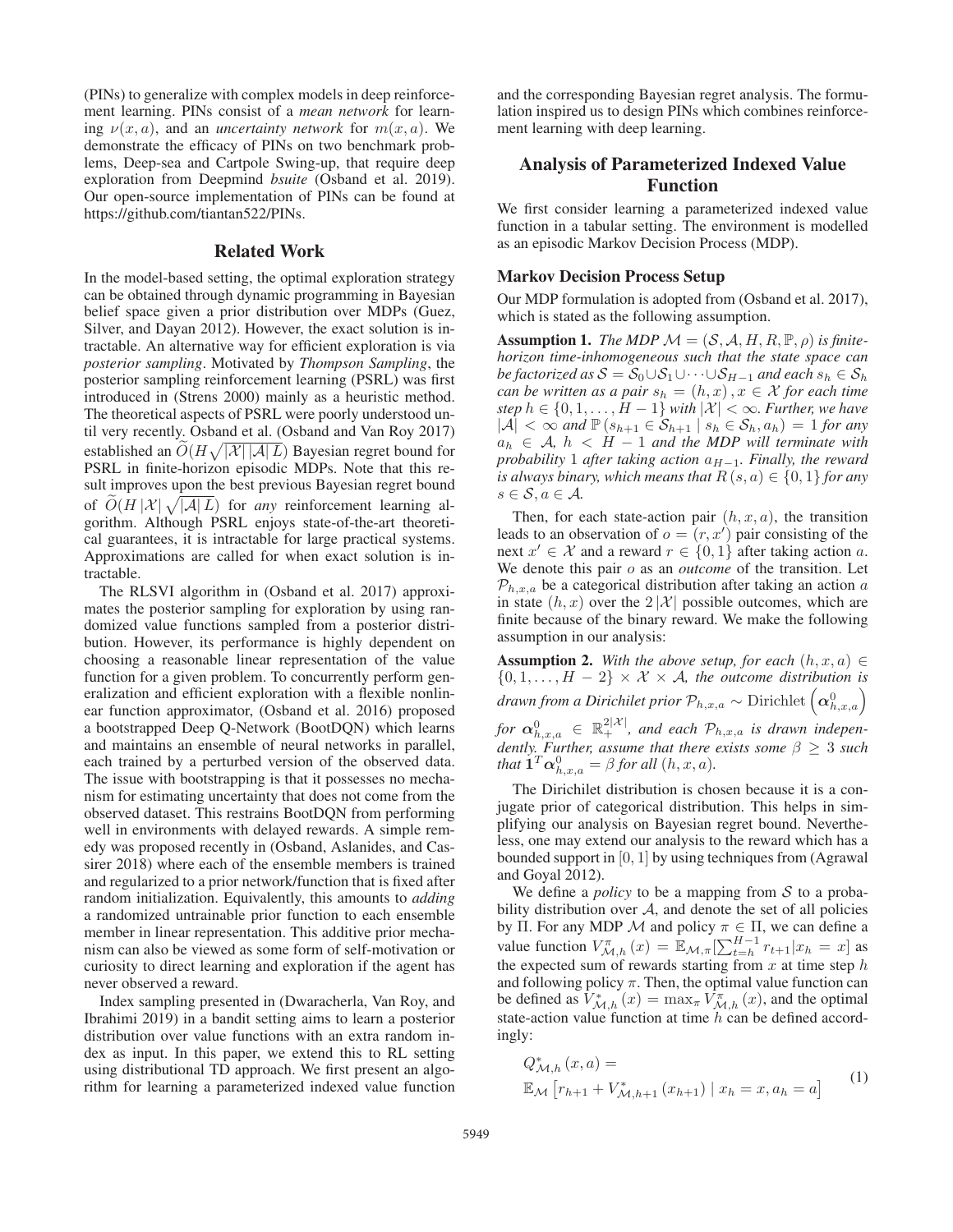#### Algorithm for Tabular RL

In this section, we present our algorithm for learning a parameterized indexed value function in the above tabular setting, which is summarized as Algorithm 1.

Here we explicitly parameterize the state-action value function in episode l as  $Q_{Z,h}^l(x,a) = \nu^l(h,x,a) +$  $m^{l}(h, x, a) Z_{h, x, a}$ , where  $Z_{h, x, a} \sim \mathcal{N}(0, 1)$  is assumed to be independent for each state-action pair  $(h, x, a)$  for the ease of analysis. To simplify notation, when  $Z$  appears as a subscript of Q function, it implicitly depends on the stateaction input of Q. With a slight abuse of notation, we sometimes use a lowercase subscript  $Q_{z,h}^l(x,a) = v^l(h,x,a) +$  $m^l(h, x, a)z_{h, x, a}$  as a sampled value function, where  $z_{h, x, a}$ is a sample from a standard Gaussian. Further, let  $\overline{Q}$  ∼  $\mathcal{N}(\bar{\theta}, \sigma_0^2)$  be a prior of the Q function for all  $(h, x, a)$ . Denote  $\mathcal{D}_{h,x,a}^{l-1} = \left\{ (r_{h+1}^j, x_{h+1}^j) \mid x_h^j = x, a_h^j = a, j < l \right\},\$ which includes all observed transition outcomes for  $(h, x, a)$ up to the start of episode l, and  $n^l$   $(h, x, a) = \left| \mathcal{D}_{h, x, a}^{l-1} \right|$  $\overline{\phantom{a}}$  $\left| . \right|$ 

In the spirit of temporal difference learning,  $\forall (r, x') \in$  $\mathcal{D}_{h,x,a}^{l-1}$  and  $n^l(h,x,a) \neq 0$ , we define a learning target for our parameterized indexed value function  $Q_{Z,h}^l(x,a)$  as:

$$
y^{l}(h, x, a, r, x') = r + \frac{\sigma Z}{\sqrt{n^{l}(h, x, a)}} + \max_{a' \in \mathcal{A}} Q_{\tilde{z}, h+1}^{l}(x', a')
$$

where  $\tilde{z}_{h+1,x',a'} \sim \mathcal{N}(0,1)$  is independently sampled for each  $(h+1, x', a')$ ,  $\sigma$  is a positive constant added to perturb the observed reward, and  $Z \sim \mathcal{N}(0, 1)$  is a standard normal random variable. This target is similar to the one used in RLSVI (Osband et al. 2017) except that  $Z$  is a random variable and the added noise  $\sigma$  is divided by  $\sqrt{n^l (h, x, a)}$ . This decay of noise  $\sigma$  is needed to show concentration in the distribution of value function as we gather more and more data.

The learning target resembles traditional TD in the sense that it can be viewed as one-step look-ahead. However, a random variable  $Z$  is needed in the target for indexing. Specifically, any realization of  $Z$  reduces it to a TD error between a current estimate at the sampled index and a perturbed scalar target. To take all values of  $Z$  into account, we propose to match their distributions directly, resulting in a distributional version of TD learning. We refer it as *distributional temporal difference*, or more specifically *Wasserstein temporal difference* when p-Wasserstein distance is used as a metric. In the tabular setting, this leads to the following loss function:

$$
\mathcal{L}_p \left( \nu^l \left( h, x, a \right), m^l \left( h, x, a \right) \right) =
$$
\n
$$
\sum_{\left( r, x' \right) \in \mathcal{D}_{h, x, a}^{l-1}} W_p \left( Q_{Z, h}^l \left( x, a \right), y^l \left( h, x, a, r, x' \right) \right)^2, \quad (2)
$$

where  $Q_{Z,h}^{l}(x, a) = \nu^{l}(h, x, a) + m^{l}(h, x, a) Z_{h, x, a}$ . Here,  $W_p(\cdot, \cdot)$  is the p-Wasserstein distance between two distributions. Similarly, we can define a regularization to the prior as  $\psi_p(\nu, m) = \beta W_p (\nu + mZ, \overline{Q})^2$ , where  $\beta = \frac{\sigma^2}{\sigma_0^2}$ . Therefore, when updating the parameters  $(\nu, m)$ , one need to solve  $\min_{(\nu,m)} {\{\mathcal{L}_{p} + \psi_{p}\}}.$ 

For two Gaussian random variables  $X \sim \mathcal{N}(\mu_X, \sigma_X^2)$ and  $Y \sim \mathcal{N}(\mu_Y, \sigma_Y^2)$  the 2-Wasserstein distance between them is simply  $W_2(X, Y)^2 = (\mu_X - \mu_Y)^2 + (\sigma_X - \sigma_Y)^2$ . Therefore, we can minimize  $\mathcal{L}_2 + \psi_2$  exactly by

$$
\nu^{l}(h, x, a) =
$$
\n
$$
\frac{\sum_{(r,x') \in \mathcal{D}_{h,x,a}^{l-1}} \left(r + \max_{a' \in \mathcal{A}} Q_{\tilde{z},h+1}^{l}(x', a')\right) + \beta \bar{\theta}}{n^{l}(h, x, a) + \beta} \tag{3}
$$
\n
$$
m^{l}(h, x, a) = \frac{\sqrt{n^{l}(h, x, a)}\sigma + \beta \sigma_{0}}{n^{l}(h, x, a) + \beta} \tag{4}
$$

By combining these steps, we get Algorithm 1 for tabular RL. As a sanity check, we see that the standard deviation term  $m<sup>l</sup>$  will shrink and decrease to zero as  $n<sup>l</sup> \to \infty$ , which term *m*<sup>*m*</sup> will shrink and decrease to zero as  $n \to \infty$ , with sachieved by decaying  $\sigma$  by  $\sqrt{n^l}$  in the learning target.

| <b>Algorithm 1: Tabular Wasserstein TD (WTD)</b>                                                                      |
|-----------------------------------------------------------------------------------------------------------------------|
| 1 For all $l \in \{0, 1, , L\}, h \in \{0, , H-1\}, x \in \mathcal{X}$                                                |
| and $a \in \mathcal{A}$ , initialize $\mathcal{D}_{h,x,a}^l = \emptyset$ and                                          |
| $\nu^l(H, x, a) = m^l(H, x, a) = 0$                                                                                   |
| 2 for $l = 1, \ldots, L$ do                                                                                           |
| Sample $\tilde{z}_{h,x,a} \sim \mathcal{N}(0,1)$ for all $x \in \mathcal{X}, a \in \mathcal{A}$ and<br>3              |
| $h \in \{0, \ldots, H-1\}$                                                                                            |
| <b>for</b> $h = H - 1, , 0$ <b>do</b><br>$\overline{\mathbf{4}}$                                                      |
| for $x \in \mathcal{X}$ , $a \in \mathcal{A}$ do<br>5                                                                 |
| Update $\nu^l(h, x, a)$ and $m^l(h, x, a)$ using<br>6                                                                 |
| equations $(3)$ and $(4)$                                                                                             |
| end<br>7                                                                                                              |
| end<br>8                                                                                                              |
| Observe $x_0$<br>9                                                                                                    |
| $\mathcal{D}_{h.x,a}^l \leftarrow \mathcal{D}_{h.x,a}^{l-1}$ for all $x \in \mathcal{X}, a \in \mathcal{A}$ and<br>10 |
| $h \in \{0, \ldots, H-1\}$                                                                                            |
| for $h = 0, , H - 1$ do<br>11                                                                                         |
| Take action $a_h = \arg\max_{a \in A} Q_{\tilde{z},h}^l(x_h, a)$ and<br>12                                            |
| observe $(r_{h+1}, x_{h+1})$                                                                                          |
| $\mathcal{D}_{h.x_h,a_h}^l \leftarrow \mathcal{D}_{h.x_h,a_h}^l \cup \{(r_{h+1},x_{h+1})\}$<br>13                     |
| end<br>14                                                                                                             |
| 15 end                                                                                                                |

## Bayesian Regret Bound

The following theorem is the main result of our analysis which establishes a Bayesian regret bound for Algorithm 1.

Theorem 1. *Consider an agent* WTD *with infinite buffer, greedy actions and an MDP stated in Assumption 1 with planning horizon* H*. Under Assumption 2 with* β ≥ 3*, if Algorithm 1 is applied with*  $\sigma^2 = 3H^2$ ,  $\bar{\theta} = H$  *and*  $\frac{\sigma^2}{\sigma_0^2} = \beta$ , *for any number of episodes* L ∈ N*, we have*

BayesRegret (WTD, L)

$$
\leq 5H^2 \sqrt{\beta |\mathcal{X}| |\mathcal{A}| L \log_+ (2 |\mathcal{X}| |\mathcal{A}| H L)} \log_+ \left( 1 + \frac{L}{|\mathcal{X}| |\mathcal{A}|} \right)
$$
  
=  $\tilde{O}\left(H^2 \sqrt{|\mathcal{X}| |\mathcal{A}| L}\right)$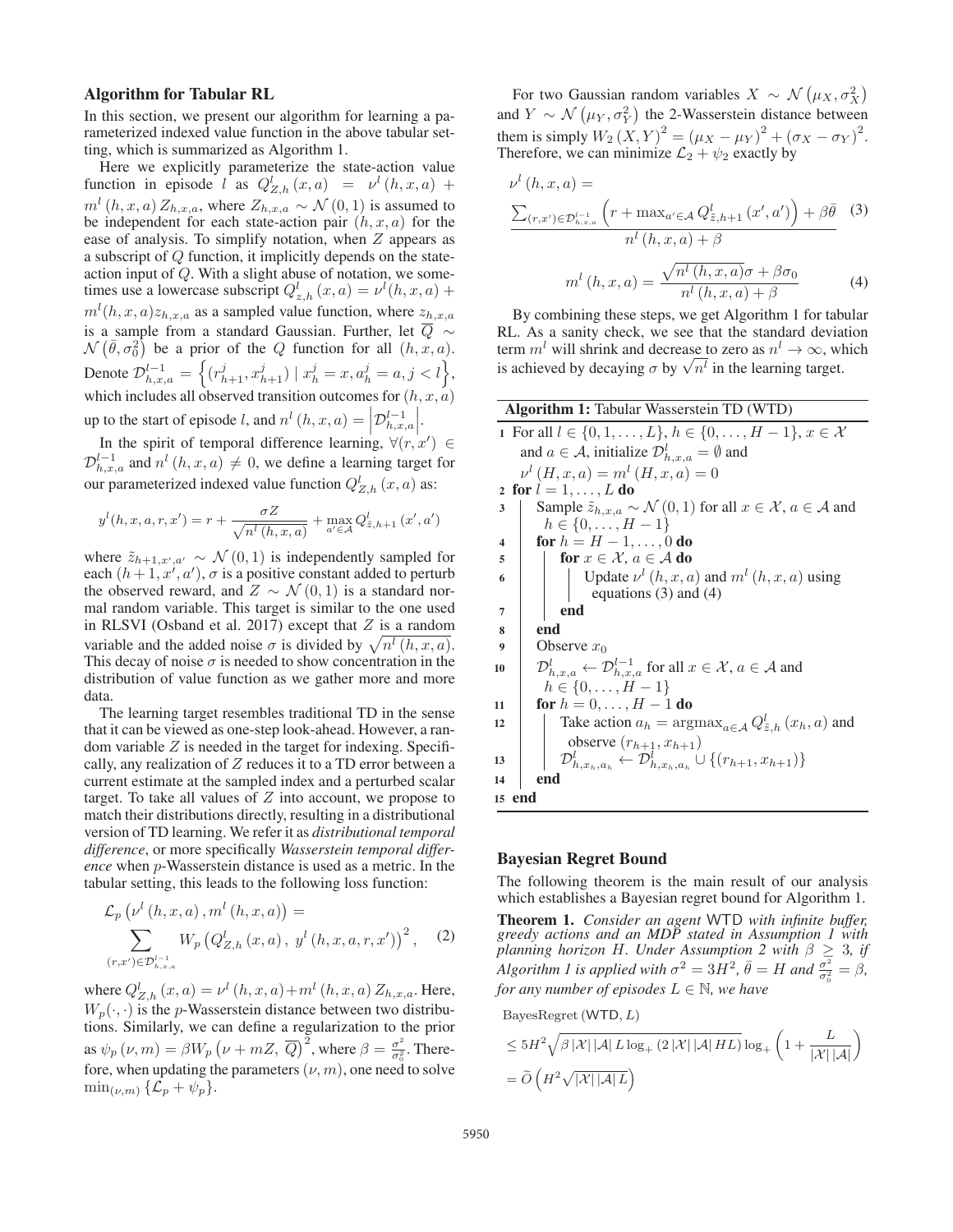where  $O(\cdot)$  *ignores all poly-logarithmic terms and*  $log_+(x) = max\{1, log(x)\}.$ 

*Proof.* The complete proof is included in the supplemental material C. Here, we provide a sketch of the proof, whose framework takes the analysis of RLSVI in (Osband et al. 2017) as reference. We first define a stochastic Bellman operator as follows.

Stochastic Bellman Operator Based on the updating rules (3) and (4), for a general function  $Q \in \mathbb{R}^{|\mathcal{X}||\mathcal{A}|}$ , Algorithm 1 defines a functional operator  $F_{l,h}$ :

$$
F_{l,h}Q(x,a) = \frac{\sum_{(r,x') \in \mathcal{D}_{h,x,a}^{l-1}} (r + \max_{a' \in \mathcal{A}} Q(x',a')) + \beta \bar{\theta}}{n^l (h,x,a) + \beta} + \frac{\sqrt{n^l (h,x,a)} \sigma + \beta \sigma_0}{n^l (h,x,a) + \beta} \cdot Z_{h,x,a}
$$

where  $Z_{h,x,a} \sim \mathcal{N}(0,1)$  is independent from Q. Specifically, with this operator, we have  $Q_{Z,h}^l = F_{l,h} Q_{Z',h+1}^l$ ,  $Z, Z'$  are independent.

Recall the definition of  $Q^*_{\mathcal{M},h}$  in equation (1). We denote  $F_{\mathcal{M},h}$  as the true Bellman operator that satisfies  $Q_{\mathcal{M},h}^* =$  $F_{\mathcal{M},h} Q_{\mathcal{M},h+1}^*$ .

To prove Theorem 1, we resort to the following key lemma proved in (Osband et al. 2017).

**Lemma 1.** Let  $(Q_{Z,0}^l, \ldots, Q_{Z,H}^l)$  be the sequence of *state-action value function learned by Algorithm 1, where*  $Q_{Z,H}^l = 0$ , and  $\pi^l$  be the greedy policy based on these  $Q$ *values. For any episode*  $l \in \mathbb{N}$ , if we have

$$
\mathbb{E}\left[\max_{a'\in\mathcal{A}} Q_{Z,0}^l\left(x_0^l,a'\right)\right] \geq \mathbb{E}\left[\max_{a'\in\mathcal{A}} Q_{\mathcal{M},0}^*\left(x_0^l,a'\right)\right] \quad (5)
$$

*then, by defining*  $\Delta_l = V^*_{\mathcal{M},0}\left(x^l_0\right) - V^{\pi^l}_{\mathcal{M},0}\left(x^l_0\right)$ *, we can have* 

$$
\mathbb{E}\left[\Delta_l\right] \leq \mathbb{E}\left[\sum_{h=0}^{H-1}\left(\left(F_{l,h} - F_{\mathcal{M},h}\right)Q_{Z,h+1}^l\right)\left(x_h^l, a_h^l\right)\right] \tag{6}
$$

In order to use the bound (6), it is necessary to verify that the condition (5) is satisfied by our Algorithm 1. To achieve this, we resort to the concept of *stochastic optimism*, which is defined as the following:

Stochastic Optimism A random variable X is *stochastically optimistic* with respect to another random variable Y, denoted as  $X \geq_{SO} Y$ , if  $\mathbb{E}[u(X)] \geq \mathbb{E}[u(Y)]$  holds for all convex increasing function  $u : \mathbb{R} \mapsto \mathbb{R}$ .

If Assumption 2 holds, by additionally assuming some technical conditions on parameters  $\sigma^2$ ,  $\bar{\theta}$  and  $\beta$ , it is possible to show that

$$
Q_{Z,0}^{l}(x, a) | \mathcal{H}_{l-1} \geq_{SO} Q_{\mathcal{M},0}^{*}(x, a) | \mathcal{H}_{l-1}
$$

for any history  $\mathcal{H}_{l-1} = \bigcup_{k=1}^{l-1} \left\{ \left( h, x_h^k, a_h^k, r_{h+1}^k \right) \mid h < H \right\}$ and  $(x, a) \in \mathcal{X} \times \mathcal{A}$ .

By using Lemma 2 in (Osband et al. 2017) on preservation of optimism, we can then further show that

$$
\mathbb{E}_{\mathcal{H}_{l-1}}\left[\max_{a'\in\mathcal{A}}Q_{Z,0}^l\left(x_0^l,a'\right)\right] \geq \mathbb{E}_{\mathcal{H}_{l-1}}\left[\max_{a'\in\mathcal{A}}Q_{\mathcal{M},0}^*\left(x_0^l,a'\right)\right]
$$

Therefore, condition (5) can be obtained by simply taking expectation over all possible  $\mathcal{H}_{l-1}$ .

Towards Regret Bound After verifying condition (5), we can then apply bound (6) in Lemma 1 to our Algorithm 1 to get

BayesRegret (WTD, 
$$
L
$$
) =  $\mathbb{E}\left[\sum_{l=1}^{L} \Delta_l\right]$   
\n $\leq \mathbb{E}\left[\sum_{l=1}^{L} \sum_{h=0}^{H-1} \left((F_{l,h} - F_{\mathcal{M},h}) Q_{Z,h+1}^l\right)(x_h^l, a_h^l)\right]$ 

Finally, after some algebraic manipulations, it is possible to bound this term by  $\widetilde{O}(H^2\sqrt{L|\mathcal{X}||\mathcal{A}|})$ , which completes the proof. П

## Parameterized Indexed Networks

Previously we have proved the efficiency of Wasserstein TD for learning a parameterized indexed value function in the tabular setting. We next discuss the application of this methodology to deep RL. We note that some of the conditions to derive Theorem 1 are violated in most cases of deep RL, which puts us in the territory of heuristics. More precisely, technical conditions on parameters  $\sigma^2$ ,  $\bar{\theta}$  may not hold, the number of visitations  $n^{l}$   $(h, x, a)$  cannot be counted in general, and as we will see soon that the independence among sampled  $\tilde{z}$ 's (in Algorithm 1) required for analysis can be violated owing to algorithmic considerations. Nevertheless, insights from the previous algorithm helped us for our design of a deep learning algorithm that can perform well in practice.

We first recall the essence of index sampling, which aims to effectively sample one value function from posterior by sampling an index  $z \sim \mathcal{N}(0, 1)$ . To induce temporally consistent exploration or deep exploration (Osband et al. 2016), the agent needs to follow a greedy policy according to the sampled value function in the next episode of interaction. This insight bears a resemblance to the idea of *Thompson sampling* (Thompson 1933) for balancing between exploration and exploitation, and it amounts to sampling one single  $z<sup>l</sup>$  per episode in index sampling. A general algorithm describing the interaction between an agent with index sampling (IS) and its environment is summarized in Algorithm 2 live IS. Note that we use live IS as an *off-policy* algorithm since the agent samples from a replay buffer containing previously observed transitions to obtain its current policy (in *line 3*).

We realize that for any realization of  $z<sup>l</sup>$  that is fixed within an episode, applying the updating rules for actionvalue function  $(3)$  and  $(4)$  in the tabular case then gives

$$
Q_{z^{l},h}^{l}(x, a) = \frac{\sum_{(r,x') \in \mathcal{D}_{h,x,a}^{l-1}} \left(r + Q_{z^{l},h+1}^{l}(x', \tilde{a})\right) + \beta \bar{\theta}}{n^{l}(h, x, a) + \beta} + \frac{\sqrt{n^{l}(h, x, a)}\sigma + \beta \sigma_{0}}{n^{l}(h, x, a) + \beta} z^{l} = \frac{\sum_{(r,x') \in \mathcal{D}_{h,x,a}^{l-1}} \left(r + \nu^{l}(h+1, x', \tilde{a})\right) + \beta \bar{\theta}}{n^{l}(h, x, a) + \beta} + \frac{\sqrt{n^{l}(h, x, a)}\sigma + \beta \sigma_{0} + \sum_{(r,x') \in \mathcal{D}_{h,x,a}^{l-1}} m^{l}(h+1, x', \tilde{a})}{n^{l}(h, x, a) + \beta} z^{l}
$$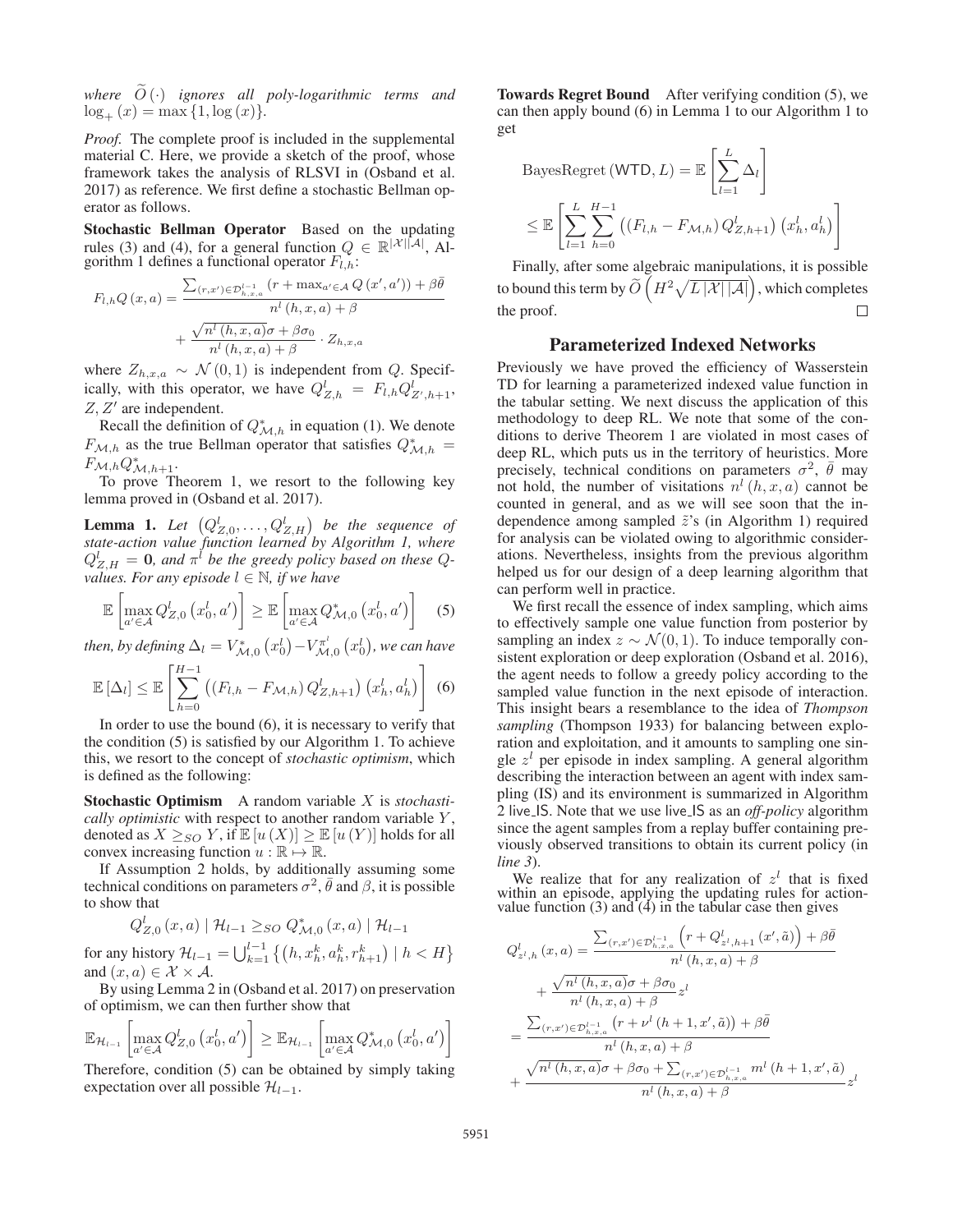Algorithm 2: live\_IS

Input: agent, environment 1 for  $l$  *in*  $(1, 2, ...)$  do 2 Sample  $z^l$  ∼ N (0, 1) <sup>3</sup> agent.learn from buffer()  $4$  history  $\leftarrow$  environment.reset() <sup>5</sup> while history *is not terminal* do  $\begin{array}{c|c} \text{6} & \end{array}$  action  $\leftarrow$  agent.act(history)  $(z^{l})$  $7$  | history  $\leftarrow$  environment.step(action) 8 end <sup>9</sup> agent.update buffer(history) 10 end

where  $\tilde{a} = \argmax_{a' \in \mathcal{A}} Q_{z^l, h+1}^l(x', a')$  is the best action with respect to the sampled value function at the next time step. Notice that this update for Q function is equivalent to compute the minimization of the distributional loss (2) with a *modified* target:

$$
\left(\nu^{l} (h, x, a), m^{l} (h, x, a)\right) = \min_{\nu, m} \sum_{(r, x') \in \mathcal{D}_{h, x, a}^{l-1}} W_2 \left(\nu + mZ, \tilde{y}^{l}\right)^2 + \psi_2 (\nu, m),
$$

where

 $\sim 10$ 

$$
\tilde{y}^{l}(h, x, a, r, x') = r + \frac{\sigma Z}{\sqrt{n^{l}(h, x, a)}} + Q_{Z, h+1}^{l}(x', \tilde{a})
$$
\n
$$
= \underbrace{r + \nu^{l}(h+1, x', \tilde{a})}_{\text{mean target}} + \underbrace{\frac{\sigma}{\sqrt{n^{l}(h, x, a)}} + m^{l}(h+1, x', \tilde{a}))}_{\text{uncertainty target}} Z
$$

Note that in target  $\tilde{y}^l$  the subscript Z is a random variable instead of a realization. We see that the uncertainty measure at the next step  $h + 1$  is propagated into the uncertainty at the current step  $h$ . Although derived from a completely different perspective, this is consistent with previous findings in (O'Donoghue et al. 2017).

#### Network Design

According to the above derivation from index sampling, Wasserstein TD for learning a parameterized indexed value function is essentially trying to fit the point estimate  $\nu(s, a)$ and the uncertainty estimate  $m(s, a)$  to their one-step lookhead mean target and uncertainty target respectively as illustrated in  $\tilde{y}^l$ . When  $W_2(\cdot, \cdot)$  is used as metric, this reduces to minimizing two separate squared errors. Hence, we propose to use a dual-network architecture named *Parameterized Indexed Networks (PINs)* for deep RL consisting of a mean network for learning  $\nu(s, a)$  and an uncertainty network for learning  $m(s, a)$ . The two networks are joined by a Gaussian with index  $Z \sim \mathcal{N}(0, 1)$ .

Let  $\theta = (\phi, \omega)$  be parameters of the trainable/online PINs, where  $\phi$ ,  $\omega$  are parameters of the mean and the uncertainty network respectively, and let  $\tilde{\theta} = (\tilde{\phi}, \tilde{\omega})$  be the parameters of the target nets (Mnih et al. 2015). Then, in learn from buffer() of Algorithm 2, the agent is essentially trying to minimize the following distributional loss:

$$
\mathcal{L}_{dist} \left( \theta, \tilde{\theta}, \tilde{\mathcal{D}} \right) = \beta W_2 \left( Q_{\theta, Z}, \overline{Q} \right)^2 \n+ \sum_{(s, a, r, s') \in \tilde{\mathcal{D}}} W_2 \left( Q_{\theta, Z} \left( s, a \right), r + \sigma(l) Z + \gamma Q_{\tilde{\theta}, Z} \left( s', \bar{a} \right) \right)^2
$$

where  $\overline{Q}$  is a prior distribution,  $\beta$  is a prior scale which is treated as a hyperparameter,  $Z \sim \mathcal{N}(0, 1)$ ,  $\gamma$  is a discount factor,  $\tilde{\mathcal{D}}$  represents sampled minibatch of data consisting of past transitions from a replay buffer, and  $\sigma(l)$  is a perturbation added to observed reward  $r$ . Further, being consistent with our previous analysis, we can consider slowly decaying the added noise variance  $\sigma$  (*l*)<sup>2</sup> after each episode of learning to improve concentration.

For action selection in the learning target, we find empirically that the  $\tilde{a}$ , obtained by taking argmax on the sampled value function, can sometimes affect learning stability. Therefore, we instead use  $\bar{a} \in$  $\arg \max_{a' \in \mathcal{A}} \mathbb{E} \left[ Q_{\tilde{\theta}, Z'}(s', a') \right] = \arg \max_{a' \in \mathcal{A}} \nu_{\tilde{\phi}}(s', a')$ for action selection, and the mean network reduces to a Deep Q-Network. We include a performance comparison between  $\tilde{a}$  and  $\bar{a}$  for action selection in supplemental material B.



Figure 1: Parameterized Indexed Networks

The overall architecture of PINs is depicted in Figure 1. We incorporate a prior mechanism by following (Osband, Aslanides, and Cassirer 2018), where each trainable network is paired with an *additive* prior network. Instead of explicitly regularizing to a prior, i.e. the  $\beta W_2\left(Q_{\theta,Z},\overline{Q}\right)^2$  term in  $\mathcal{L}_{dist}$ , we *add* a randomized prior function to the  $\hat{Q}$  function (Osband, Aslanides, and Cassirer 2018). The prior networks share the exact same architecture as their paired trainable networks and are fixed after random initialization. The structure of the uncertainty network is different from that of the mean network in the following manner:

- Softplus (Glorot, Bordes, and Bengio 2011) output layer to ensure non-negativity in output values;
- Multiple bootstrapped output heads to encourage diversity in uncertainty estimates: the last hidden layer of the uncertainty net spins out  $U$  different output heads. Head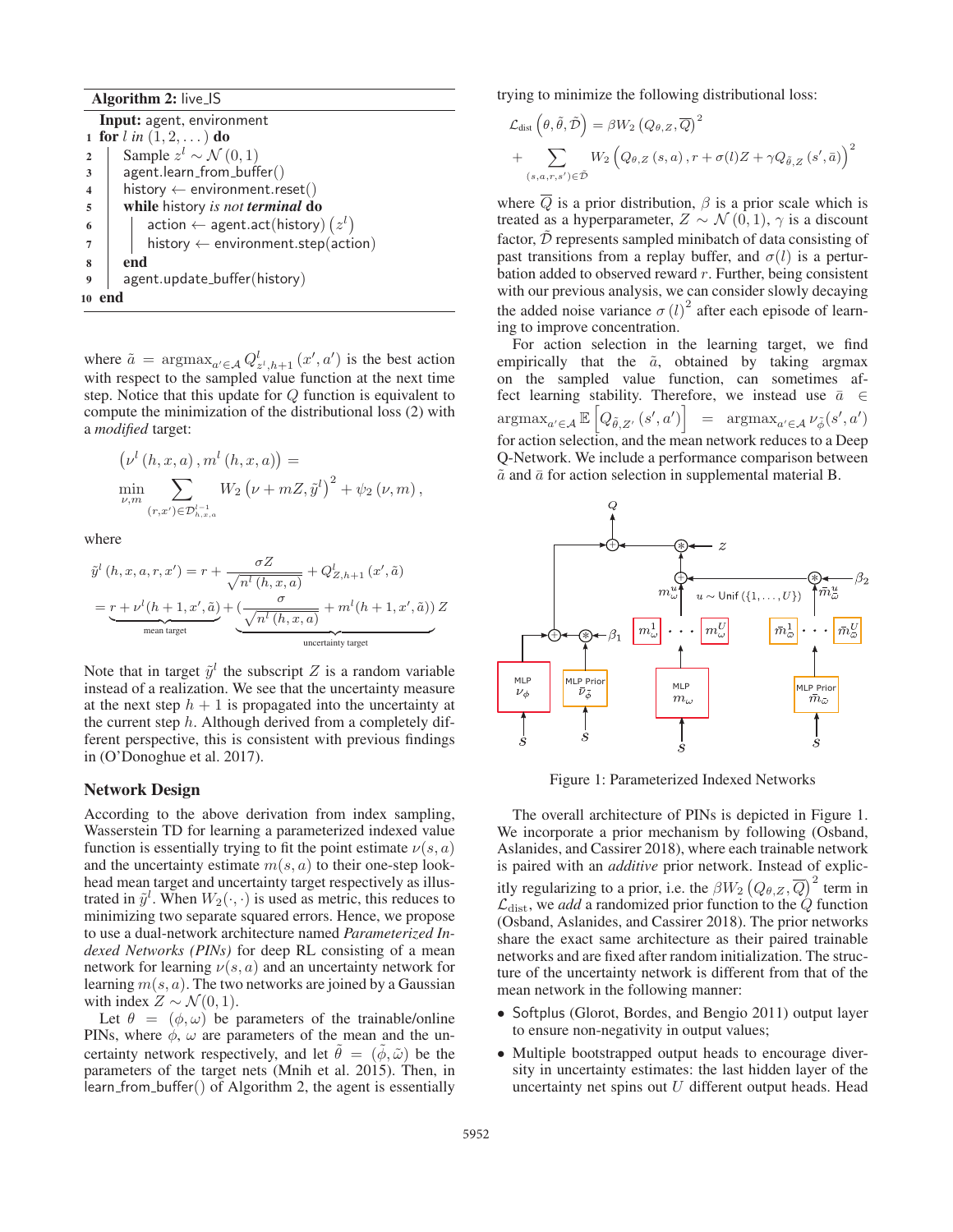

Figure 2: Comparison on cumulative reward with different problem size Ns among PINs,  $BSP_5$ ,  $BSP_7$ ,  $BSP_{10}$  and  $BS_{10}$ 

 $u \in \{1, \ldots, U\}$  maps the input state s to uncertainty estimates  $m_{\omega}^{u}(s, a)$  for all  $a \in \mathcal{A}$ . Despite that all but the output layer are shared among different heads, we promote diversity by (1) applying a bootstrap mask  $Ber(0.5)$ to each output head so that data in buffer is not completely shared among heads (Osband et al. 2016), and (2) each head is paired and trained together with a slightly different prior  $\bar{m}^u_{\bar{\omega}}(s, a)$ .

For each episode l, we first sample an index  $z^l \sim \mathcal{N}(0, 1)$ and an output head  $u \sim \text{Unif}(\{1,\ldots,U\})$ . The agent then acts greedily with respect to the sampled value function with *additive* priors  $Q_{z'}^u = \nu + m^u z^l + \beta_1 \bar{\nu} + \beta_2 \bar{m}^u z^l$  for consistent exploration in episode l, where  $\beta_1, \beta_2$  are scaling hyperparameters for the mean prior and the uncertainty prior, respectively. Here the additive prior distribution can be seen as  $\overline{Q}_{z}^{u} = \beta_1 \overline{\nu} + \beta_2 \overline{m}^{u} z^{l}$ . A detailed training algorithm for PINs is included in supplemental material A.

## Experimental Results

We evaluate the performance of PINs on two benchmark problems, *Deep-sea* and *Cartpole Swing-up*, that highlight the need for deep exploration from Deepmind *bsuite* (Osband et al. 2019), and compare it with the state-of-the-art ensemble sampling methods: the bootstrapped DQN with additive prior networks  $(BSP<sub>K</sub>)$  (Osband, Aslanides, and Cassirer 2018) and the bootstrapped DQN without prior mechanism  $(BS_K)$  (Osband et al. 2016), where K denotes the number of networks in the ensemble.

#### Deep-sea

Deep-sea is a family of grid-like deterministic environments (Osband et al. 2017), which are indexed by a problem size  $N \in \mathbb{N}$ , with  $N \times N$  cells as states, and sampled action mask  $M_{ij}$  ∼ Ber(0.5),  $i, j \in \{1, ..., N\}$ . Action set  $\mathcal{A} =$  $\{0, 1\}$ , and at cell  $(i, j)$ ,  $M_{ij}$  represents action "left" and  $1 - M_{ij}$  represents action "right". The agent always starts in the upper-left-most cell at the beginning of each episode. At each cell, action "left" ("right") takes the agent to the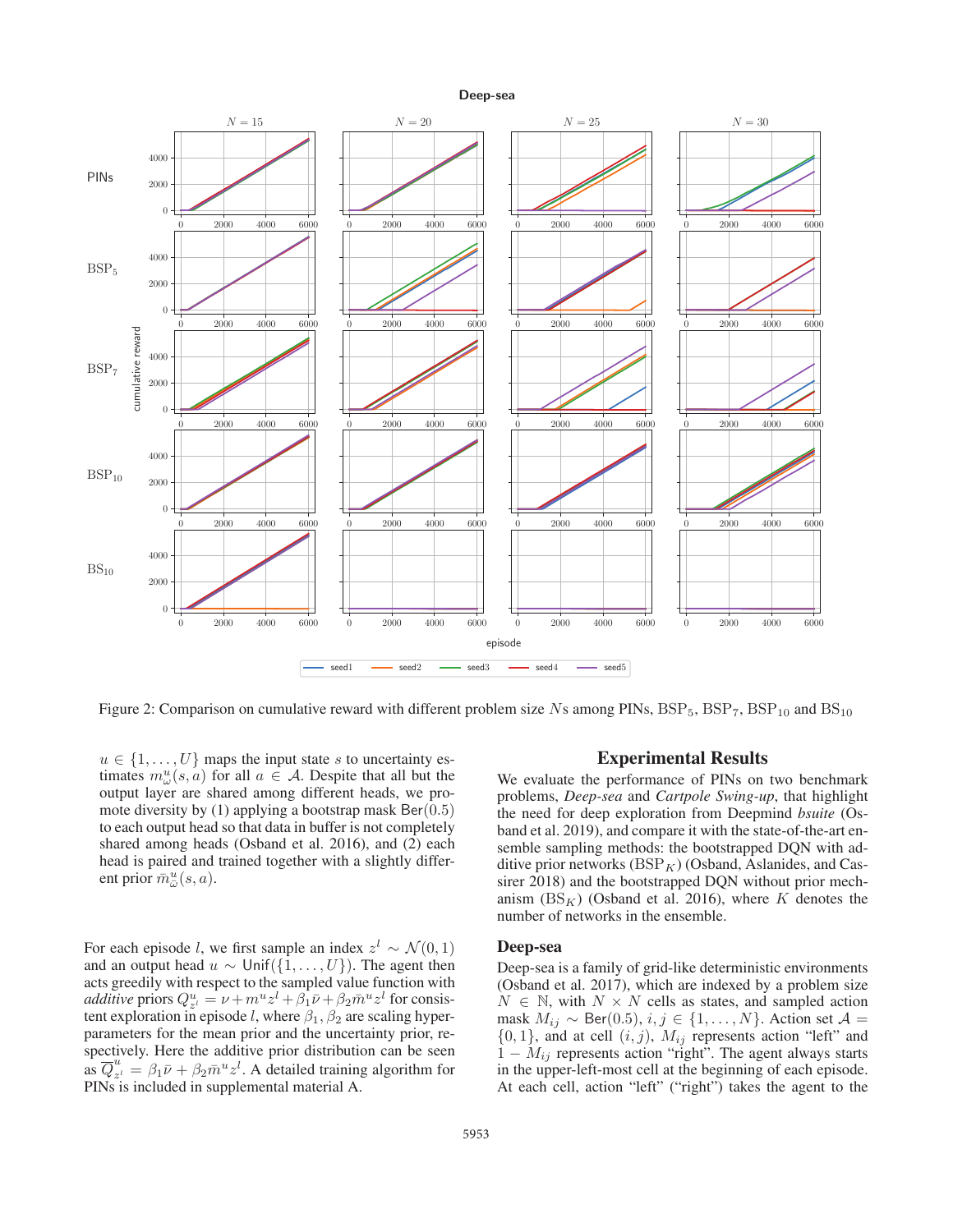cell immediately to the left (right) and below. Thus, each episode lasts exactly  $N$  time steps and the agent can never revisit the same state within an episode. No cost or reward is associated with action "left". However, taking action "right" results in a cost of  $0.01/N$  in cells along the main diagonal except the lower-right-most cell where a reward of 1 is given for taking action "right". Therefore, the optimal policy is picking action "right" at each step giving an episodic reward of 0.99. All other policies generate zero or negative rewards. The usual dithering methods will need  $\Omega(2^N)$  episodes to learn the optimal policy, which grows exponentially with the problem size N.

Figure 2 shows the cumulative reward of our PINs and various ensemble models on Deep-sea with four different sizes  $N = 15, 20, 25, 30$  for 6K episodes of learning. Each approach is evaluated over 5 different random seeds. We consider that the agent has learned the optimal policy when there is a linear increase in cumulative reward by the end of training. For example, our agent with PINs successfully learned the optimal policy in  $3/5$  seeds when  $N = 30$ , in  $4/5$  seeds when  $N = 25$  within 6K episodes. All networks are MLP with 1 hidden layer. For PINs, the mean network has 300 units and the uncertainty network has 512 units with  $U = 10$  output heads in the output layer. We set  $\sigma = 2$ for the added noise without any decay for experiments on Deep-sea, and  $\beta_1 = \beta_2 = 2$ . For ensemble models (Osband, Aslanides, and Cassirer 2018), each single network in the ensemble contains 50 hidden units, and we set prior scale  $\beta = 10$  for BSP as recommended in (Osband, Aslanides, and Cassirer 2018). For BS, we simply let  $\beta = 0$  to exclude the prior mechanism. For all bootstrapping, we use Bernoulli mask with  $p = 0.5$ . We see that the performance of PINs is comparable to that of ensemble methods  $BSP<sub>5</sub>$ and  $BSP<sub>7</sub>$  with additive priors. Also, note that the PINs are relatively more efficient in computation as PINs only require 2 back-propagations per update while  $BSP_K$  need K backward passes per update. In addition, even equipped with 10 separate networks,  $BS_{10}$  struggles to learn the optimal policy as N increases, which highlights the significance of a prior for efficient exploration.

Conceptually, the main advantage of our PINs is that it distributes the tasks of learning an value function and measuring uncertainty in estimates into two separate networks. Therefore, it is possible to further enhance exploration by using a more carefully-crafted and more complex design of the uncertainty network and its prior without concerning about the stability of learning in the mean network. As an example, a more delicate design that induces diverse uncertainty estimates for unseen state-action pairs can potentially drive exploration to the next-level. We consider experimenting with different architectures of the uncertainty network as our future work.

## Cartpole Swing-up

We next present our results on a classic benchmark problem: *Cartpole Swing-up* (Sutton and Barto 2018), (Osband et al. 2019), which requires learning a more complex mapping





Figure 3: Comparison on smoothed episodic reward: each point is the maximum episodic reward within the most recent 100 episodes. We plot the average performance over 5 random seeds for each method and the shaded area represents  $+/-$  standard deviation.

from continuous states<sup>1</sup> to action values. Unlike the original cartpole, the problem is modified so that the pole is hanging down initially and the agent only receives a reward of 1 when the pole is nearly upright, balanced, and centered<sup>2</sup> Further, a cost of 0.05 is added to move the cart and the environment is simulated under timescale of 0.01s with a maximum of 1000 time-steps per episode.

Figure 3 shows a comparison on smoothed episodic reward in 3000 episodes of learning over 5 different random seeds. We failed to train a  $BS_{10}$  agent that can learn a performant policy on this environment; thus, the results are omitted. To demonstrate computational savings of PINs, all networks used here have 3 hidden layers with 50 units in each layer. Besides, the uncertainty network spins out only  $U = 2$ output heads. For added noise in PINs, we use  $\sigma = 2$  and linearly decay it to 1 over the course of training to promote concentration in the approximate posterior distribution. As for prior scale, we use  $\beta_1 = \beta_2 = 2$  for our PINs, and  $\beta = 30$  for BSP as in (Osband, Aslanides, and Cassirer 2018). We see that PINs achieved similar performance to that of the ensemble models but with only two separate neural networks. Additionally, although PINs seem to progress slowly compared to  $BSP_K$ , they exhibit smaller variance in performance by the end of learning. This experiment demonstrates the computational efficiency that can be brought by PINs and by index sampling for representing uncertainty in action-value estimates.

<sup>&</sup>lt;sup>1</sup>A 8 dimensional vector in *bsuite* where we set the threshold of position  $x$  to be 5.

<sup>&</sup>lt;sup>2</sup>Reward 1 only when  $\cos(\theta) > 0.95, |x| < 1, |\dot{x}| < 1$  and  $|\dot{\theta}| < 1.$